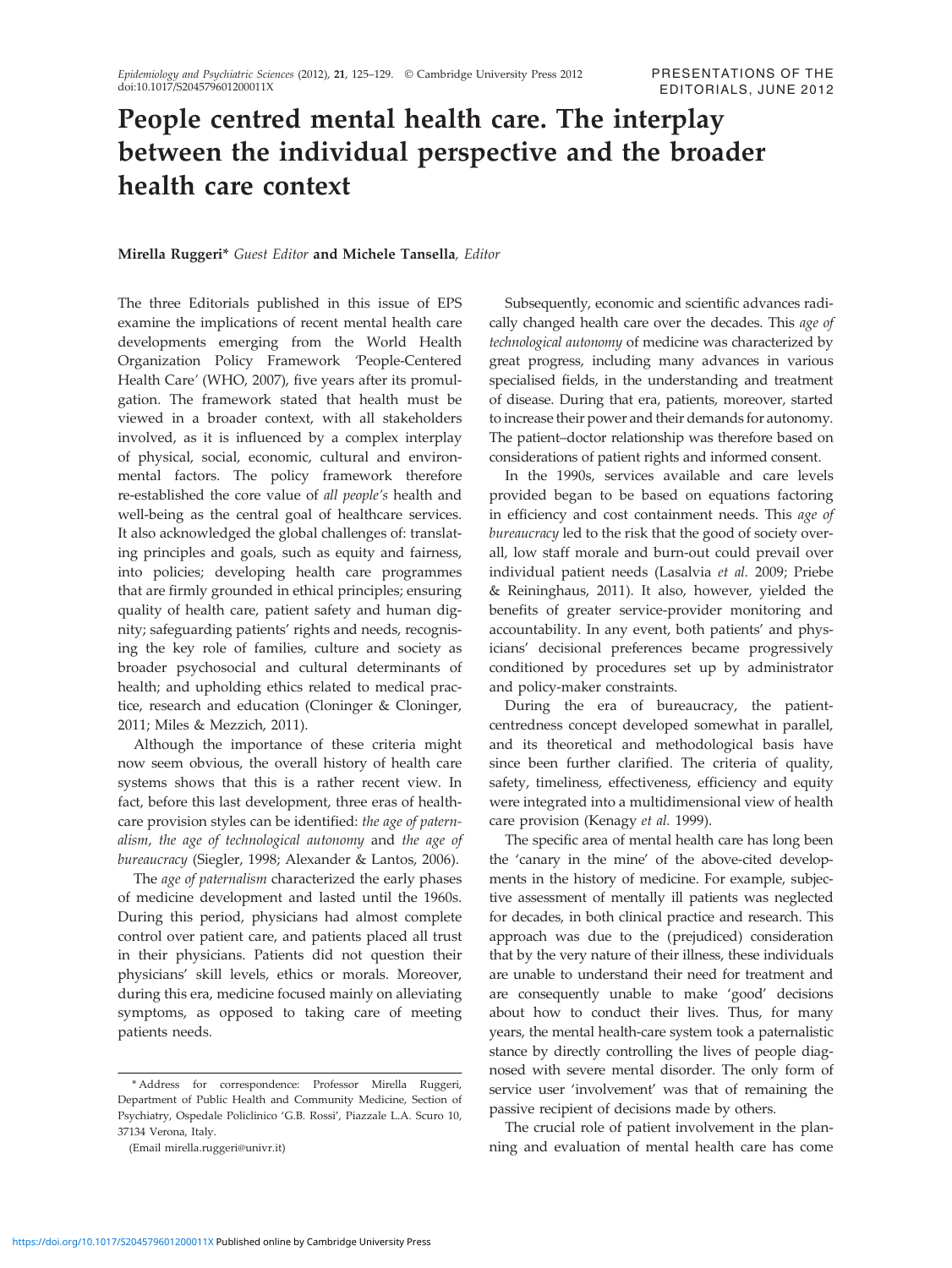to the forefront over the last 20 years, especially in countries transforming their institutional service provision into community-oriented care models (Tansella & Thornicroft, 2009).

Patients and relatives satisfaction has been receiving greater focus in the field of mental health service research and evaluation. For instance, in the United States, in accordance with 'consumerism' principles, satisfaction studies have been conducted on a large-scale basis since as far back as the early 1960s, both in medicine and in psychiatry. In Europe, interest in the satisfaction with services developed later, and reached widespread diffusion in psychiatry only in the late 1990s (Ruggeri, 2010).

For many years, however, service satisfaction assessments were generally conducted from a rather simplistic perspective, with patients affected by mental disorders being asked to judge the quality of their healthcare much like they might rate an airplane flight (in terms, e.g., of comfort, friendly service and 'on-time' schedules). Patients therefore judged their healthcare quality based on non-technical aspects, such as 'soft skills' related to how professionals interact with the patients (Kenagy et al. 1999). Given their difficulty in evaluating a given practitioner's level of technical skill or training, the service qualities mental health-care users could actually evaluate were limited. Yet, indeed because responses were considered to be biased, they were also not given their due.

More finely tuned and comprehensive measurements have since shown that higher patient satisfaction does lead to better health care outcomes, by fostering adherence to prescribed regimens and follow-up treatment (Ruggeri et al. 2003, 2007). Patient-centred care is thus now viewed as a mental health-care and general healthcare priority More than from consumerism, in Europe this accomplishment derives from developments in

social psychiatry, i.e., the increasingly recognized key requirements of multidimensional outcome assessment (i.e., assessing, besides symptoms and disability, several other domains, such as service satisfaction, self-rated needs for care, subjective quality of life and caregiver burden) and multiaxiality (i.e., assessing these domain outcomes from different perspectives) (Lasalvia & Ruggeri, 2007; Puschner et al. 2011). When assessed concurrently with other dimensions, satisfaction with services gives a major contribution in the overall understanding of the outcome of care.

Evidence shows that a key advantage of patientcentred care is that it promotes patients' sense of responsibility for their own particular health status, and this approach increases the likelihood that patients will safeguard their health and make the necessary health-related lifestyle changes to do so.

The shift of focus from 'person-centred care' to 'people-centred care' proposed by the WHO in 2007 represented a further development, as it focused not only on the 'patient level' but also on 'service level' requirements (Thornicroft & Tansella, 1999). Moreover, it extended this view more broadly to social welfare policies, helping to pinpoint and counteract the risks of healthcare bureaucratisation thereby.

Hence, towards the end of the first decade of the third millennium, the people-centred approach has placed the need for innovative, balanced and holistic approaches to health care at the very centre of the scene, by clearly stating the need to consider this approach an urgent matter for health systems worldwide (Patel et al. 2008; Ng et al. 2009). This view encompasses several principles of the patient-centred approach, but extends them much further, by recognizing that, before people become patients, they need to be informed and empowered in promoting and protecting their own health.

## Per una salute mentale centrata sulle persone: la prospettiva dell'individuo e il contesto dei servizi sanitari

I tre Editoriali pubblicati in questo numero di EPS analizzano le implicazioni, per l'ambito della salute mentale, del Documento quadro 'People-Centered Health Care' prodotto dall'Organizzazione Mondiale della Sanità (WHO, 2007), a cinque anni dalla sua promulgazione. Tale Documento asserisce che occorre occuparsi del tema della salute coinvolgendo i diversi 'stakeholders' e tenendo conto dell'interazione complessa fra fattori fisici, sociali, economici, culturali ed ambientali, e sancisce come obiettivo ineludibile dell'assistenza sanitaria il benessere e la salute di tutti gli individui. Sancisce inoltre, quali sfide da porsi a livello globale, il tradurre, in

politiche concrete, principi quali l'equità e l'uguaglianza; sviluppare programmi fortemente basati su principi etici; garantire la qualità dei servizi sanitari, la sicurezza, la dignità dell'individuo, la salvaguardia dei diritti e dei bisogni dei pazienti; il riconoscimento del ruolo delle famiglie, del contesto culturale e sociale, come fattori che intervengono in maniera determinante sulla salute; la promozione di un approccio etico nella pratica medica, nella ricerca e nella formazione (Cloninger & Cloninger, 2011; Miles & Mezzich, 2011).

Nonostante questi criteri possano sembrare in qualche modo ovvii, vale la pena ricordare che la storia delle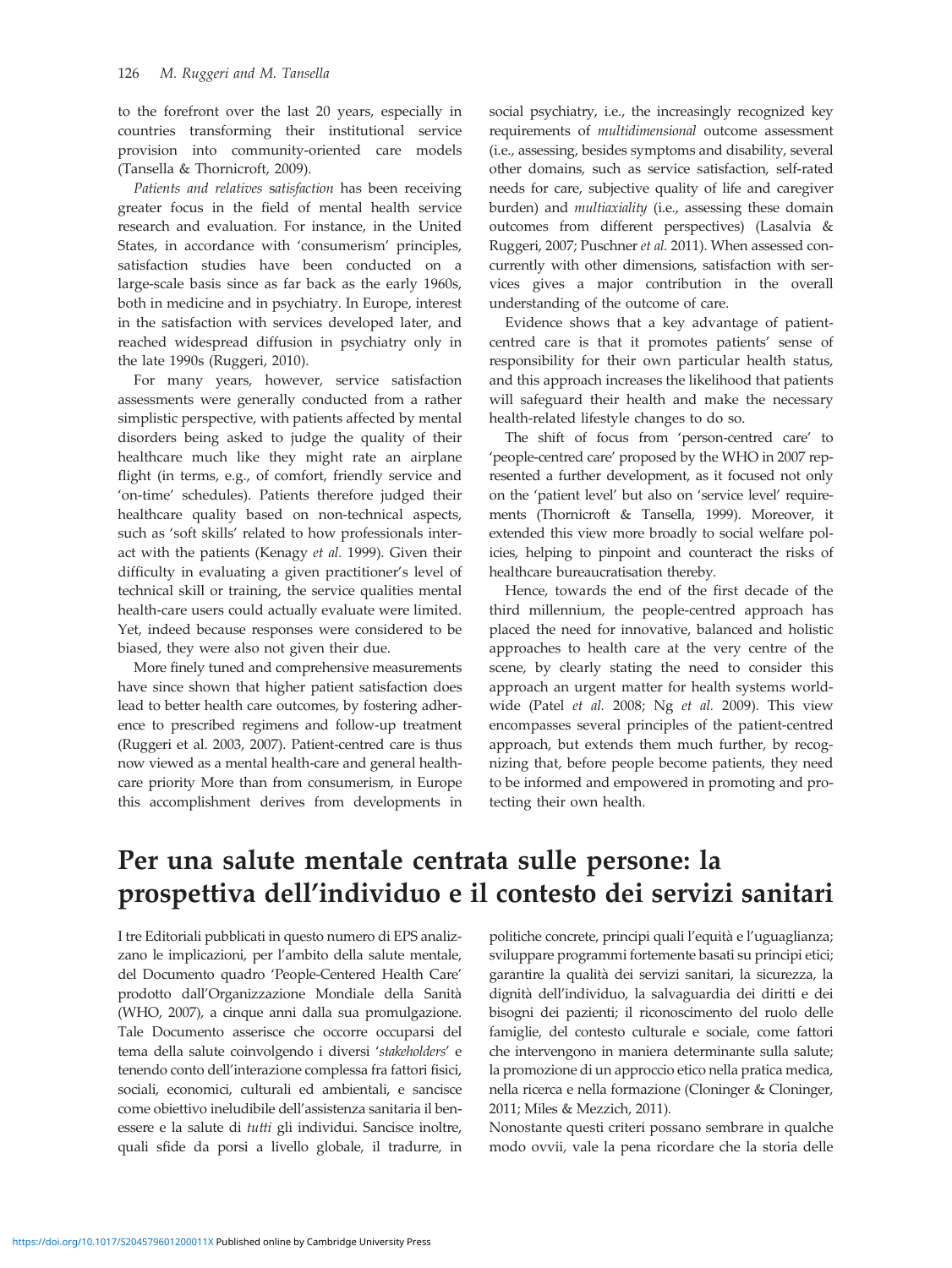modificazioni avvenute nell'ambito dei servizi sanitari nel corso dei secoli mostra che questo è un punto di vista che si è affermato in tempi relativamente recenti. Infatti, prima degli sviluppi sopracitati, nella storia dell'assistenza sanitaria sono individuabili tre diverse epoche: l'epoca del paternalismo; l'epoca dello sviluppo tecnologico, l'epoca della burocratizzazione (Siegler, 1998; Alexander & Lantos, 2006).

L'epoca del paternalismo ha caratterizzato le prime fasi dello sviluppo della medicina ed è durata approssimativamente fino agli anni '60 del secolo scorso. In quest'epoca, i medici avevano un controllo pressoché totale sulle cure fornite ai pazienti, e i pazienti si affidavano completamente al volere dei medici, non mettendo in alcun modo in discussione le loro competenze e i loro principi etici o morali. Inoltre, durante quest'epoca, la medicina si focalizzava principalmente sull'obiettivo di alleviare i sintomi, e non sull'obiettivo più generale di prendere in considerazione i bisogni dei pazienti.

Negli anni successivi, mutamenti economici e scoperte scientifiche hanno cambiato radicalmente la medicina. L'epoca dello sviluppo tecnologico è stata caratterizzata da progressi che hanno riguardato molti ambiti sanitari e modificato a fondo le conoscenze sull'eziopatogenesi e sui trattamenti di molte malattie. In quell'epoca, i pazienti hanno progressivamente aumentato il loro potere e le loro richieste di autonomia e la relazione medico-paziente è diventata un processo centrato anche sui diritti dei pazienti e sul consenso informato.

Negli anni '90 del secolo scorso, l'organizzazione dei servizi sanitari ha iniziato ad essere progressivamente sempre più influenzata da considerazioni legate ad aspetti quali l'efficienza e la necessità del contenimento dei costi. Questa epoca della burocrazia ha comportato il rischio che l'attenzione verso tematiche legate all'utilizzo delle risorse economiche e le problematiche legate a fenomeni di demotivazione o addirittura burn-out dello staff finissero col prevalere sui bisogni dei pazienti (Lasalvia et al. 2009; Priebe & Reininghaus, 2011). Durante quest'epoca – in cui è indubbio che le scelte decisionali sia dei pazienti sia dei professionisti siano state condizionate in maniera crescente da procedure decise dagli amministratori e legate a scelte politiche – hanno tuttavia cominciato ad affermarsi anche i principi virtuosi del monitoraggio e dell' 'accountability'. Inoltre, durante questa epoca – in modo parallelo alle tendenze precedentemente illustrate – la concettualizzazione della medicina centrata sul paziente ha continuato ad affinarsi e si è assistito ad un importante processo di chiarificazione delle sue basi teoriche e metodologiche. I principi della qualita', della sicurezza, della rapidità, dell'efficacia nella pratica, dell'efficienza e dell'equità sono stati integrati in una visione multidimensionale degli obiettivi dell'assistenza sanitaria (Kenagy et al. 1999).

L'ambito della salute mentale è stato sempre un sensore estremamente rappresentativo degli sviluppi sopracitati nella storia della medicina. Ad esempio, il ruolo delle valutazioni soggettive da parte dei pazienti affetti da disturbi psichici è stato per decenni negletto, sia nella pratica clinica che nella ricerca, a causa del pregiudizio che faceva ritenere che le caratteristiche stesse della malattia mentale rendessero le persone affette inconsapevoli dei propri bisogni e, di conseguenza, incapaci di prendere decisioni sulla propria vita. A lungo ha prevalso una visione paternalistica, mirata al controllo diretto da parte di chi operava nell'ambito della salute mentale delle scelte di vita dei pazienti affetti da disturbi psichici gravi, e il paziente era visto come colui che passivamente doveva accettare le decisioni prese da altri.

Soltanto negli ultimi 20 anni è stato riconosciuto il ruolo cruciale del coinvolgimento dei pazienti nella pianificazione e nella valutazione dei trattamenti, in particolare in quei Paesi che sono passati da modelli di assistenza psichiatrica centrati sull'ospedale a modelli centrati sull'approccio di comunità (Tansella & Thornicroft, 2009).

La valutazione della soddisfazione degli utenti ha suscitato crescente interesse nell'ambito della valutazione dei servizi di salute mentale. Tali studi sono stati condotti sul larga scala sin dal 1960 negli Stati Uniti, sia in ambito medico che psichiatrico, favoriti dalla visione del paziente come 'consumer'. In Europa, l'interesse verso la soddisfazione per i servizi ricevuti si è sviluppato più tardivamente, e ha raggiunto un'ampia diffusione in psichiatria solo alla fine degli anni '90 (Ruggeri, 2010).

Per molto tempo, la misurazione della soddisfazione degli utenti è stata condotta con un approccio piuttosto semplicistico, in cui ai pazienti affetti da disturbi psichici veniva chiesto di valutare le cure ricevute come se si trattasse di esprimere la propria soddisfazione rispetto a un viaggio in aereo, in termini di confort, gentilezza nel servizio, puntualità. Questo tipo di approccio presupponeva la sola capacità del paziente di giudicare aspetti 'non tecnici', quali le modalità comportamentali più elementari messe in atto dai professionisti nell'interazione con il paziente (Kenagy et al. 1999). L'esclusione dalla valutazione di componenti maggiormente legate alla 'sostanza' dell'intervento e alle competenze del terapeuta limitava non poco l'impatto di tali valutazioni, e, anche per questo, le potenzialità di tali valutazioni sono state a lungo sottostimate.

Misurazioni più accurate ed inclusive della soddisfazione degli utenti riguardo aspetti rilevanti dell'assistenza ricevuta hanno mostrato che una maggiore soddisfazione era associata ad esiti migliori e favoriva una più elevata aderenza alle terapie e alla presa in carico (Ruggeri et al. 2003, 2007; Lasalvia et al. 2008).

Che l'assistenza debba essere centrata sul paziente è oggi ritenuta una priorità ineludibile sia nell'ambito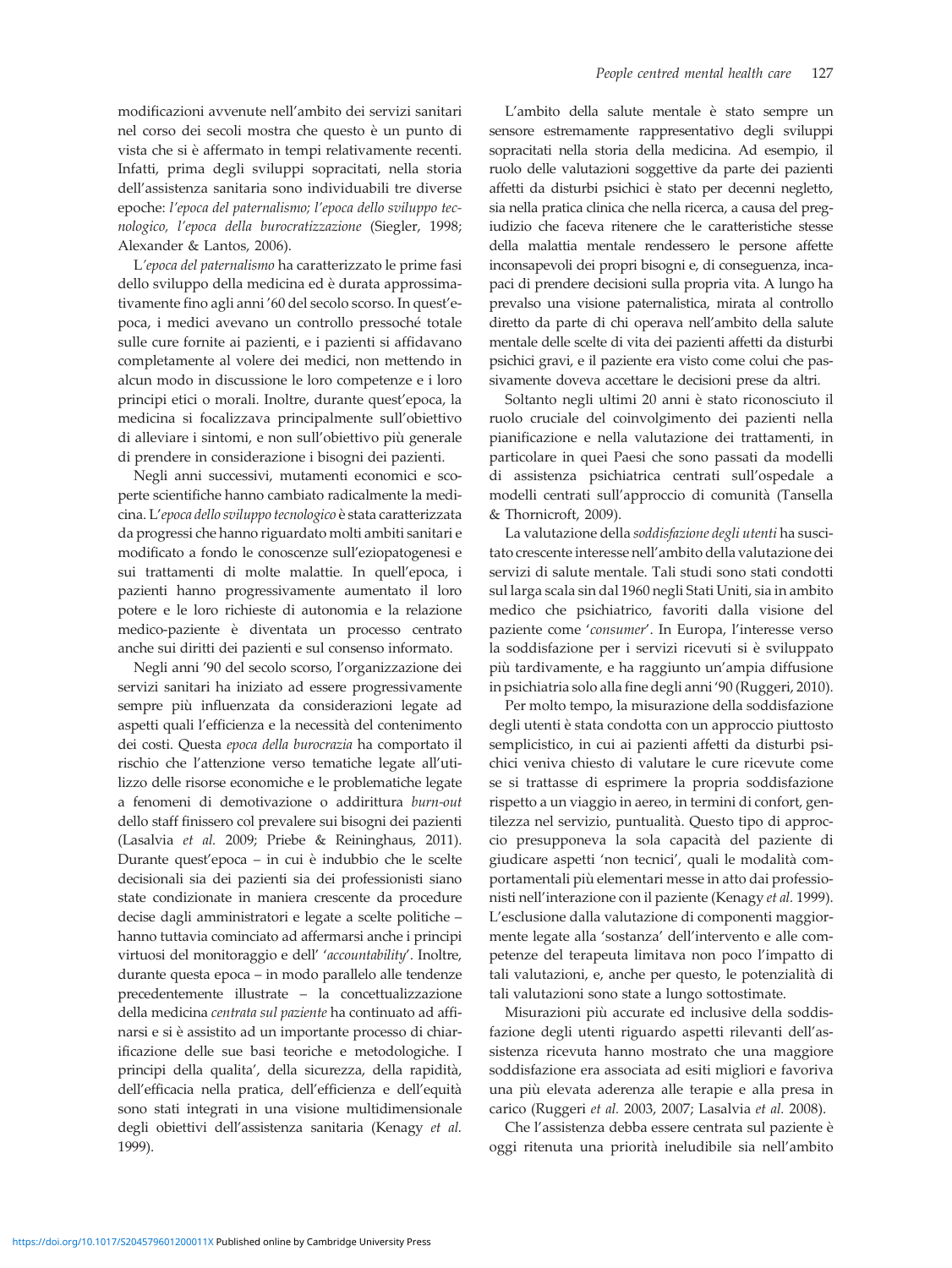strettamente medico sia nell'ambito della salute mentale. In Europa, più che da una attenzione rivolta al paziente inteso come 'consumer', gli sviluppi sopracitati paiono essere derivati da successivi sviluppi nell'ambito della psichiatria sociale, e in modo particolare dall'individuazione di due requisiti-chiave della valutazione dell'esito: la multidimensionalità (che richiede di prendere in considerazione, oltre ai sintomi e alla disabilità, anche la soddisfazione, i bisogni di cura, la qualità della vita, il carico familiare) e la multiassialità (che evidenzia la necessità di valutare l'esito in base alle diverse prospettive degli attori in gioco) (Lasalvia & Ruggeri, 2007; Puschner et al. 2011). Secondo tale approccio, la soddisfazione verso i servizi viene analizzata in relazione ai risultati ottenuti negli altri indicatori ed assume così una funzione di notevole rilievo nella comprensione dell'esito complessivo dei trattamenti.

Le evidenze presenti in letteratura dimostrano che uno dei vantaggi principali dell'approccio centrato sul paziente è che esso promuove il senso di responsabilità del paziente; questo favorisce la sua salvaguardia attiva del proprio stato di salute e l'adozione di stili di vita maggiormente salutari.

Il passaggio da una assistenza centrata sul paziente ad una assistenza centrata sulle persone proposta dall'OMS nel 2007 ha rappresentato un ulteriore sviluppo di quanto sopracitato, in quanto favorisce una focalizzazione non solo sul paziente, ma anche sui servizi (Thornicroft & Tansella, 1999). Inoltre, tale approccio estende la propria visuale alle politiche sociali, contribuendo così ad identificare ed attenuare i rischi delle crescente burocratizzazione dell'assistenza sanitaria.

In conclusione, al termine della prima decade del terzo millennio, l'approccio centrato sulle persone ha avuto il merito di porre al centro della scena la necessità di un modello innovativo, equilibrato ed olistico di assistenza sanitaria, e di asserire che tale paradigma deve essere considerato una priorità nella sanità a livello globale (Ng et al. 2009; Patel et al. 2008). Inoltre, questo approccio include, ed estende, vari principi fondanti dell'approccio centrato sul paziente, ed asserisce che prima ancora che le persone diventino pazienti, esse hanno il diritto di essere informate e di ricevere strumenti che consentano loro di promuovere e proteggere la propria salute.

## References

- Alexander GC, Lantos JD (2006). The doctor–patient relationship in the post-managed care era. American Journal of Bioethics 6, 29–32.
- Cloninger CR, Cloninger KM (2011). Development of instruments and evaluative procedures on contributors to illness and health. International Journal of Person Centered Medicine 1, 456–459.
- Kenagy JW, Berwick DM, Shore MF (1999). Service quality in health care. Journal of the American Medical Association 281, 661–665.
- Lasalvia A, Ruggeri M (2007). Assessing the outcome of community-based psychiatric care: building a feedback loop from 'real world' health services research into clinical practice. Acta Psychiatrica Scandinavica, Supplementum 437, 6–15.
- Lasalvia A, Bonetto C, Tansella M, Stefani B, Ruggeri M (2008). Does staff-patient agreement on needs for care predict a better mental health outcome? A 4-year follow-up in a community service. Psychological Medicine 38, 123–133.
- Lasalvia A, Bonetto C, Bertani M, Bissoli S, Cristofalo D, Marrella G, Ceccato E, Cremonese C, De Rossi M, Lazzarotto L, Marangon V, Morandin I, Zucchetto M, Tansella M, Ruggeri M (2009). Influence of perceived organisational factors on job burnout: survey of community mental health staff. British Journal of Psychiatry 195, 537–544.
- Miles A, Mezzich J (2011). Advancing the global communication of scholarship and research for personalized healthcare. International Journal of Person Centered Medicine 1, 1–5.
- Ng PC, Murray SS, Levy S, Venter JC (2009). An agenda for personalized medicine. Nature 461(7265), 724–726.
- Patel V, Garrison P, de Jesus Mari, Minas H, Prince M, Saxena S, and on behalf of the advisory group of the Movement for Global Mental Health (2008). The Lancet's series on global mental health: 1 year on. Lancet 372, 1354–1357.
- Priebe S, Reininghaus U (2011). Fired up, not burnt out focusing on the rewards of working in psychiatry. Epidemiology and Psychiatric Sciences 20, 303–305.
- Puschner B, Steffen S, Völker KA, Spitzer C, Gaebel W, Janssen B, Klein HE, Spiessl H, Steinert T, Grempler J, Muche R and Becker T (2011). Needs-oriented discharge planning for high utilisers of psychiatric services: multicentre randomised controlled trial. Epidemiology and Psychiatric Sciences 20, 181–192.
- Ruggeri M (2010). Satisfaction with mental health services. In Mental Health Outcome Measures, 3rd edn (ed. G. Thornicroft and M. Tansella), pp. 99–115. Royal College of Psychiatrists: London.
- Ruggeri M, Lasalvia A, Bisoffi G, Thornicroft G, Vazquez-Barquero JL, Becker T, Knapp M, Knudsen HC, Schene A, Tansella M (2003). Satisfaction with mental health services among people with schizophrenia in five European sites: results from the Epsilon study. Schizophrenia Bulletin 29, 229–245.
- Ruggeri M, Lasalvia A, Salvi G, Cristofalo D, Bonetto C, Tansella M (2007). Applications and usefulness of routine measurement of patients' satisfaction with community-based mental health care. Acta Psychiatrica Scandinavica Supplementum 437, 53–65.
- Siegler M (1998). The future of the doctor-patient relationship in a world of managed care. Medicina nei Secoli 10, 41–56.
- Tansella M, Thornicroft G (2009). Implementation science: understanding the translation of evidence into practice. British Journal of Psychiatry 195, 283–285.